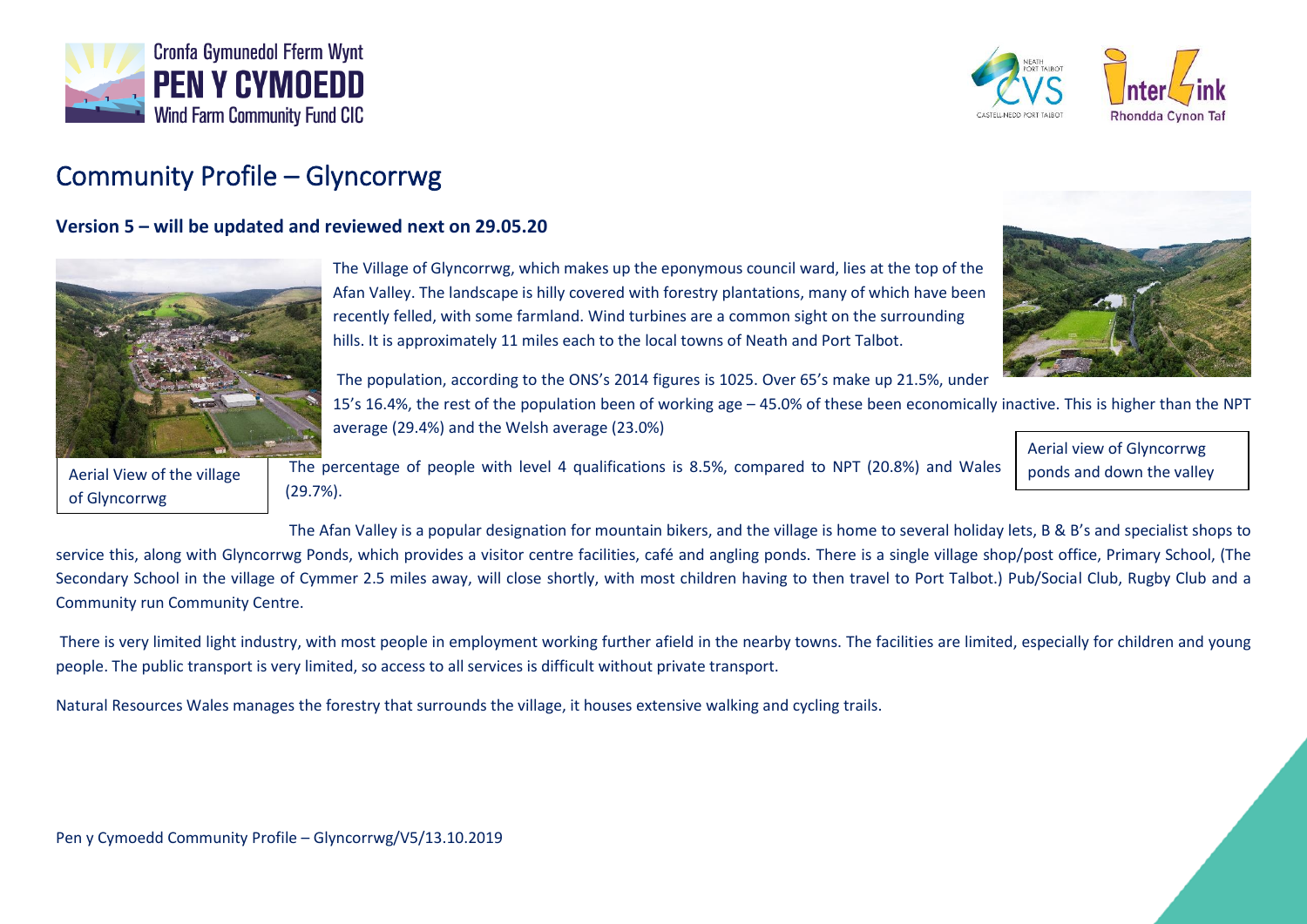

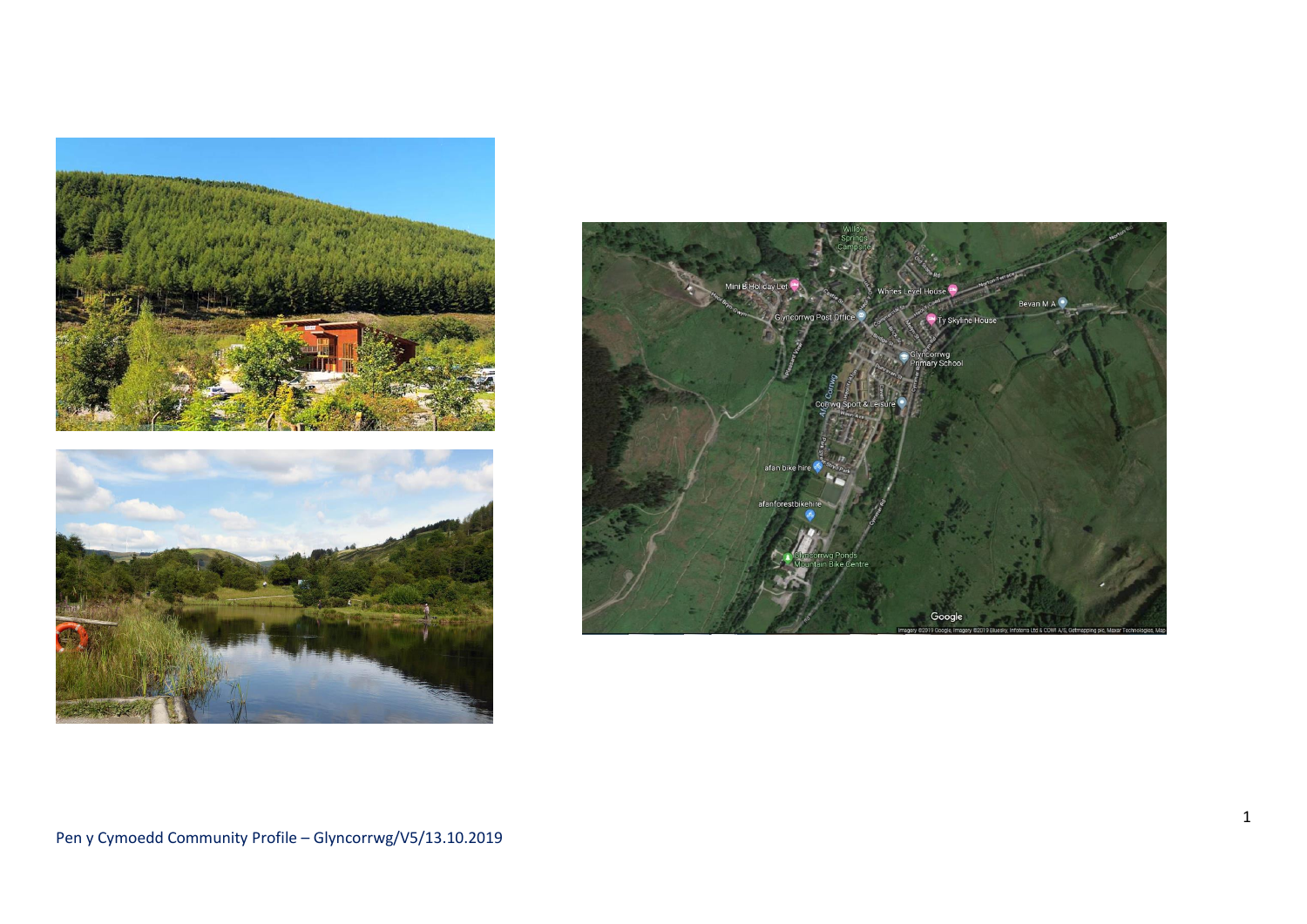## PyC Awards

| $\mathbf{1}$            | <b>Population</b>                 | 1025<br>(Source Census 2011 via Stata Wales)                                                             |  |               |                                                                                                                                                                                            |               |                  |                                                                                                                                                                                                                                                                                                                                                                                                                                                                                                                                                     |                                                                                                                                                                                                                                                                                    |                                       |                |
|-------------------------|-----------------------------------|----------------------------------------------------------------------------------------------------------|--|---------------|--------------------------------------------------------------------------------------------------------------------------------------------------------------------------------------------|---------------|------------------|-----------------------------------------------------------------------------------------------------------------------------------------------------------------------------------------------------------------------------------------------------------------------------------------------------------------------------------------------------------------------------------------------------------------------------------------------------------------------------------------------------------------------------------------------------|------------------------------------------------------------------------------------------------------------------------------------------------------------------------------------------------------------------------------------------------------------------------------------|---------------------------------------|----------------|
| $\overline{2}$          | <b>Demographics</b>               | 0-17 years 170<br>$\bullet$<br>18-64 years 635<br>$65+$ years 22<br>(Source Census 2011 via Stats Wales) |  |               |                                                                                                                                                                                            |               |                  |                                                                                                                                                                                                                                                                                                                                                                                                                                                                                                                                                     |                                                                                                                                                                                                                                                                                    |                                       |                |
| $\overline{\mathbf{3}}$ | <b>Deprivation Ranking (WIMD)</b> | <b>WIMD</b>                                                                                              |  | <b>Income</b> | WIMD 2014 (where 1 is most deprived and 1909 is least)<br><b>Employment</b>                                                                                                                | <b>Health</b> | <b>Education</b> | <b>Access to</b><br><b>Services</b>                                                                                                                                                                                                                                                                                                                                                                                                                                                                                                                 | <b>Community</b><br><b>Safety</b>                                                                                                                                                                                                                                                  | <b>Physical</b><br><b>Environment</b> | <b>Housing</b> |
|                         |                                   | 284                                                                                                      |  | 370           | 201                                                                                                                                                                                        | 681           | 237              | 187                                                                                                                                                                                                                                                                                                                                                                                                                                                                                                                                                 | 1,104                                                                                                                                                                                                                                                                              | 557                                   | 768            |
|                         |                                   | $\bullet$<br>$\bullet$<br>$\bullet$<br>$\bullet$<br>$\bullet$                                            |  |               | Overall crime rate is lower than the Welsh average<br>Of people out of work, 16.5% are receiving incapacity benefits<br>72.2% of pensioners have no vehicle<br>The air quality score is 18 |               |                  | 32% of children are living in poverty compared with 20% across Wales<br>32% of people have a limiting long-term illness compared with 23% across Wales<br>48% of people have no qualifications compared with 26% across Wales<br>34% of households have no car which is the same as the Welsh average<br>97% of people live in a flood risk area compared with 41% across Wales<br>99.2% of people are White British compared with the Welsh average of 93%<br>29.4% are living in poverty which is slightly higher than the Welsh average of 20.8% | 2% of households have no central heating which is less than the Welsh average of 2%<br>87.3% of the population cannot speak welsh which is higher than the Welsh average of 73%<br>13.3% of the population are providing unpaid care, which higher than the Welsh average of 12.1% |                                       |                |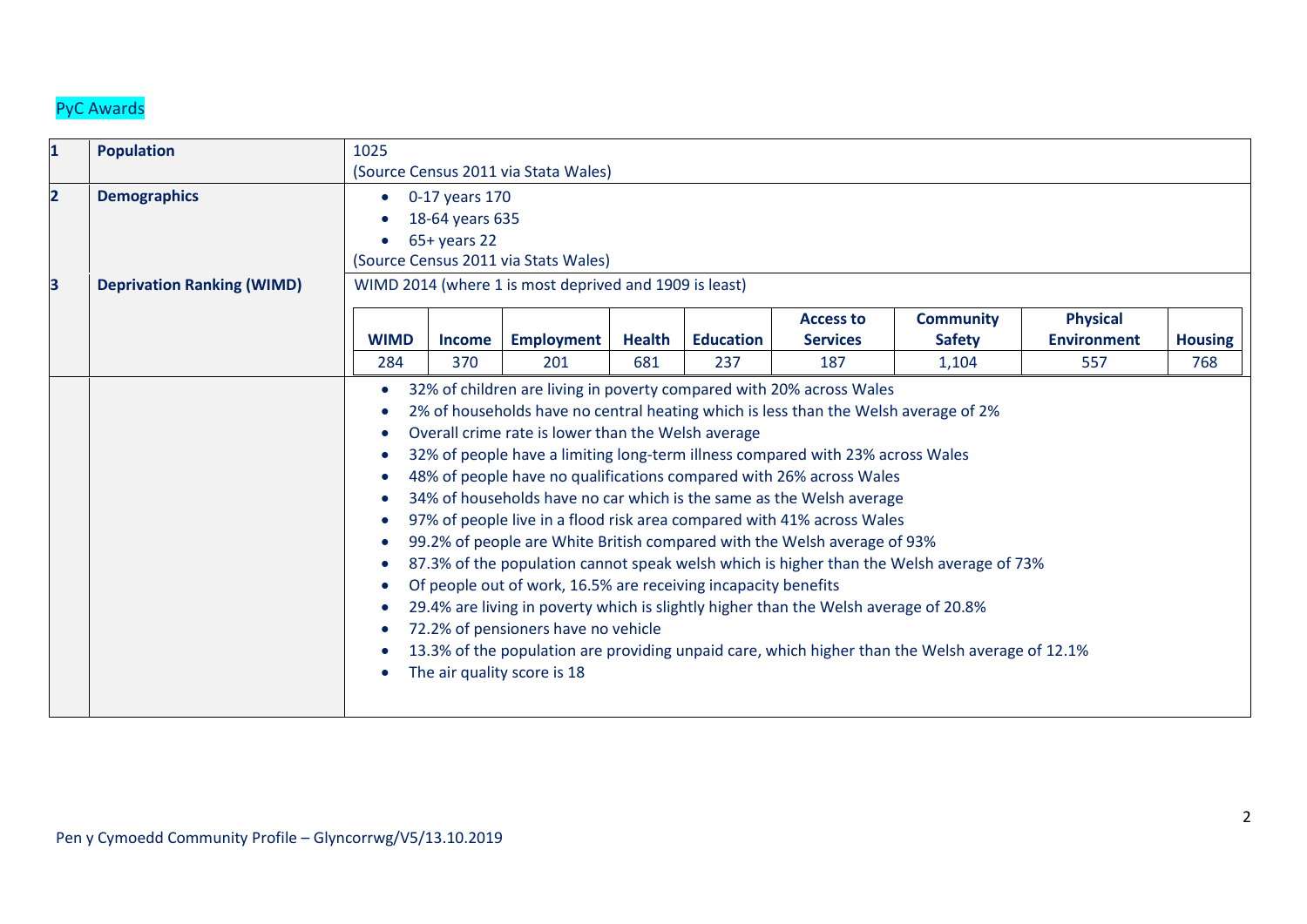| $\overline{\mathbf{4}}$ | <b>Employment &amp; Local Economy</b><br>(where do people work) | 27% of people aged 16-74 are in full-time employment compared to 36% across Wales. Manufacturing is the largest<br>employment sector followed by construction and retail. People travel to work in Neath, Port Talbot, Bridgend, Cardiff,<br>Treorchy.<br>27% are in full-time employment (217) compared with 35% across Wales/15% are in part-time employment (121) and 3.5% of<br>people are self-employed (28). 45% of population are economically inactive which is about the Welsh average.<br>Most people commute to employment in Neath, Port Talbot, Swansea and Cardiff.<br>In order of the most popular jobs according to UK census (2011):<br>Manufacturing (17% of working people)<br>Construction (14% of working people)<br>Retail (14% of working population) |
|-------------------------|-----------------------------------------------------------------|------------------------------------------------------------------------------------------------------------------------------------------------------------------------------------------------------------------------------------------------------------------------------------------------------------------------------------------------------------------------------------------------------------------------------------------------------------------------------------------------------------------------------------------------------------------------------------------------------------------------------------------------------------------------------------------------------------------------------------------------------------------------------|
| 5                       | <b>Active Community Groups</b>                                  | <b>Based in Noddfa:</b><br><b>Glyncorrwg Women's Institute</b><br><b>Glynca Youth Club</b><br>Coffee morning<br>New Age Group<br>Chapel<br><b>Based in Rugby Club:</b><br><b>Glyncorrwg Rugby Club</b><br><b>Glyncorrwg Juniors</b><br><b>Based at Glyncorrwg ponds:</b><br><b>Glyncorrwg Ponds</b><br><b>Based at The Hall (Glyncorrwg Village Hall privately owned):</b><br><b>Children's Community Disco</b><br>Village Hall for All                                                                                                                                                                                                                                                                                                                                      |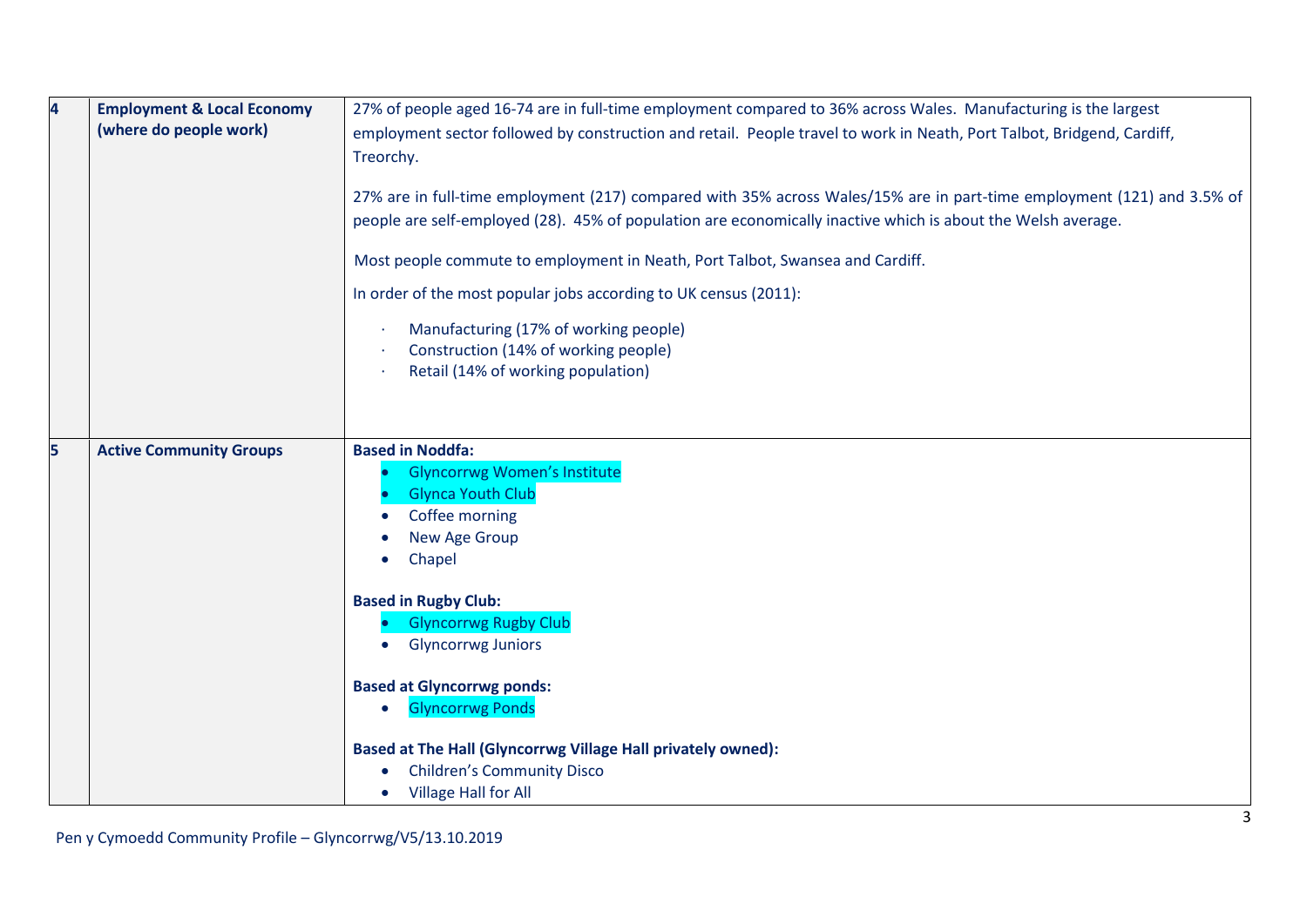|   |                                                                                                                                                                                    | <b>The Village People</b><br>The Village Kids<br>Men's Shed<br>Croeserw and Glyncorrwg Little Wings Playgroups (Flying Start)<br><b>Glyncorrwg Primary School PTA</b>                                                                                                                                                                                                                                                                                                                                                                                                                                                                                                                                                                                                                                                                                                                                                                                                                                                                                                                                                                                                                                                                                                                                                  |
|---|------------------------------------------------------------------------------------------------------------------------------------------------------------------------------------|------------------------------------------------------------------------------------------------------------------------------------------------------------------------------------------------------------------------------------------------------------------------------------------------------------------------------------------------------------------------------------------------------------------------------------------------------------------------------------------------------------------------------------------------------------------------------------------------------------------------------------------------------------------------------------------------------------------------------------------------------------------------------------------------------------------------------------------------------------------------------------------------------------------------------------------------------------------------------------------------------------------------------------------------------------------------------------------------------------------------------------------------------------------------------------------------------------------------------------------------------------------------------------------------------------------------|
| 6 | Schools - primary, secondary,<br>Welsh, special needs, nurseries<br>(including Cylchoedd Meithrin),<br>childcare providers - number of<br>pupils in each, current Estyn<br>ratings | In area<br>Glyncorrwg Primary School, Part of a Federation of Primary schools in the Valley (aged 3-11). Estyn Rating (2013) -<br>Good 96 pupils, including a Nursery class.<br><b>Closest Welsh Language Schools</b><br>Ysgol Cynwyd Sant, Maesteg (Welsh medium aged 3-11) – 2.2 miles from area. Estyn rating (2016) – Good 306 pupils<br>Ysgol Gyfun Gymraeg Llangynwyd (Welsh medium aged 11-18) - 4.5 miles from area. Estyn rating (2015) - Good- 607<br>pupils with 110 in sixth form.<br><b>Closest English Language Secondary School</b><br>Maesteg Comprehensive (5.8 miles from area) (English medium aged 11-18). Estyn rating (2019) - Standards -<br>Adequate and needs improvement; Wellbeing and attitude to learning - Adequate and needs improvement; teaching<br>and learning experiences - Adequate and needs improvement; Care, Support and guidance - Good; Leadership and<br>management - Adequate and needs improvement. 1,036 pupils.<br>Ysgol Cwm Brombil, Margam (14.1 miles from area) opened in November 2018, (English medium aged 3-16) no Estyn<br>report available.<br><b>Closet Special educational school</b><br>Ysgol Hendrefelin Neath (aged $5 - 16$ ) – 6.8 miles from area<br>Ysgol Maes Y Coed Neath (aged 2-19) - 5.2 miles from area<br><b>Closest Childcare providers</b> |
|   |                                                                                                                                                                                    | • Croeserw and Glyncorrwg Little Wings Playgroups is a flying start playgroup for twelve children aged over 2.                                                                                                                                                                                                                                                                                                                                                                                                                                                                                                                                                                                                                                                                                                                                                                                                                                                                                                                                                                                                                                                                                                                                                                                                         |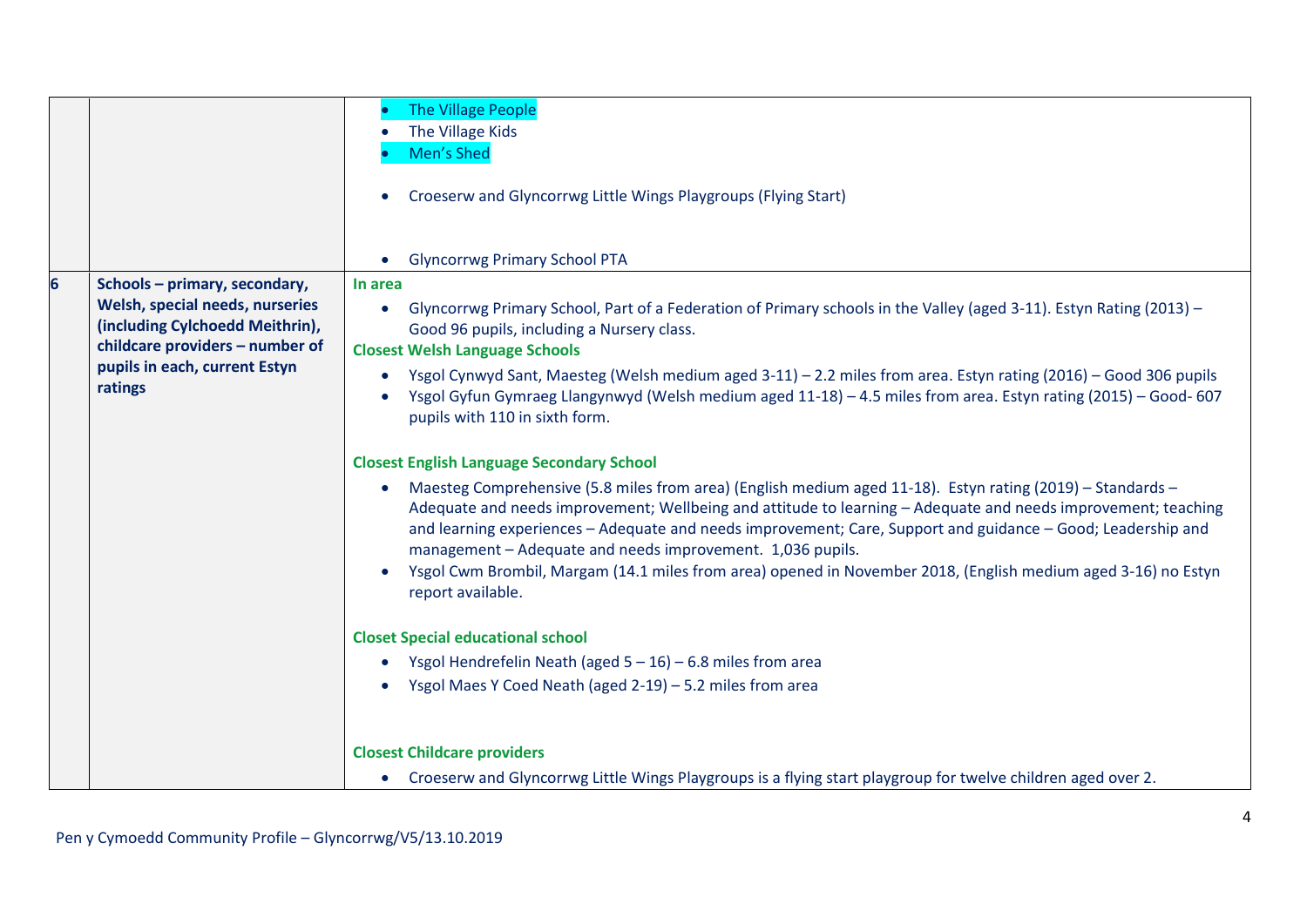| $\overline{\mathbf{z}}$ | Leisure facilities and activities for<br><b>Children &amp; Young People</b> | Weekly Youth Club at the community run Community Centre Noddfa.<br>$\bullet$<br>Weekly Children's Disco at The Hall.<br>$\bullet$<br><b>Junior Rugby</b><br>$\bullet$<br>Play areas in village.<br>$\bullet$                                                                                                                                                                                        |
|-------------------------|-----------------------------------------------------------------------------|-----------------------------------------------------------------------------------------------------------------------------------------------------------------------------------------------------------------------------------------------------------------------------------------------------------------------------------------------------------------------------------------------------|
| 8                       | <b>Transport Connections</b>                                                | 160 households have no cars and there is no train line in the valley. Travel time to key services is significantly higher than the<br>Welsh average.                                                                                                                                                                                                                                                |
|                         |                                                                             | <b>Travel Times to Key Services</b><br>Post Office - 12 mins<br>Library $-116$ mins<br>$GP - 12$ mins<br>Pharmacy $-58$ mins<br>Primary School - 7 mins<br>Secondary School - 65 mins<br>Food Shop-10 mins<br>Leisure Centre - 114 mins                                                                                                                                                             |
|                         |                                                                             | <b>Roads</b><br>The road system is heavily influenced by the Valley's topography. Junctions in some locations are difficult, while bridges able to<br>carry heavy vehicles dictate bus and lorry routes. Glyncorrwg is situated one mile off the A4107 the main route from Port<br>Talbot to Treorchy.<br>Rail<br>There is no rail line in the Valley, the closes train station is Neath or Maesteg |
|                         |                                                                             | <b>Buses</b><br>Public Transport provision is poor. There is a weekday bus to Neath College in the morning, and back in the evening.                                                                                                                                                                                                                                                                |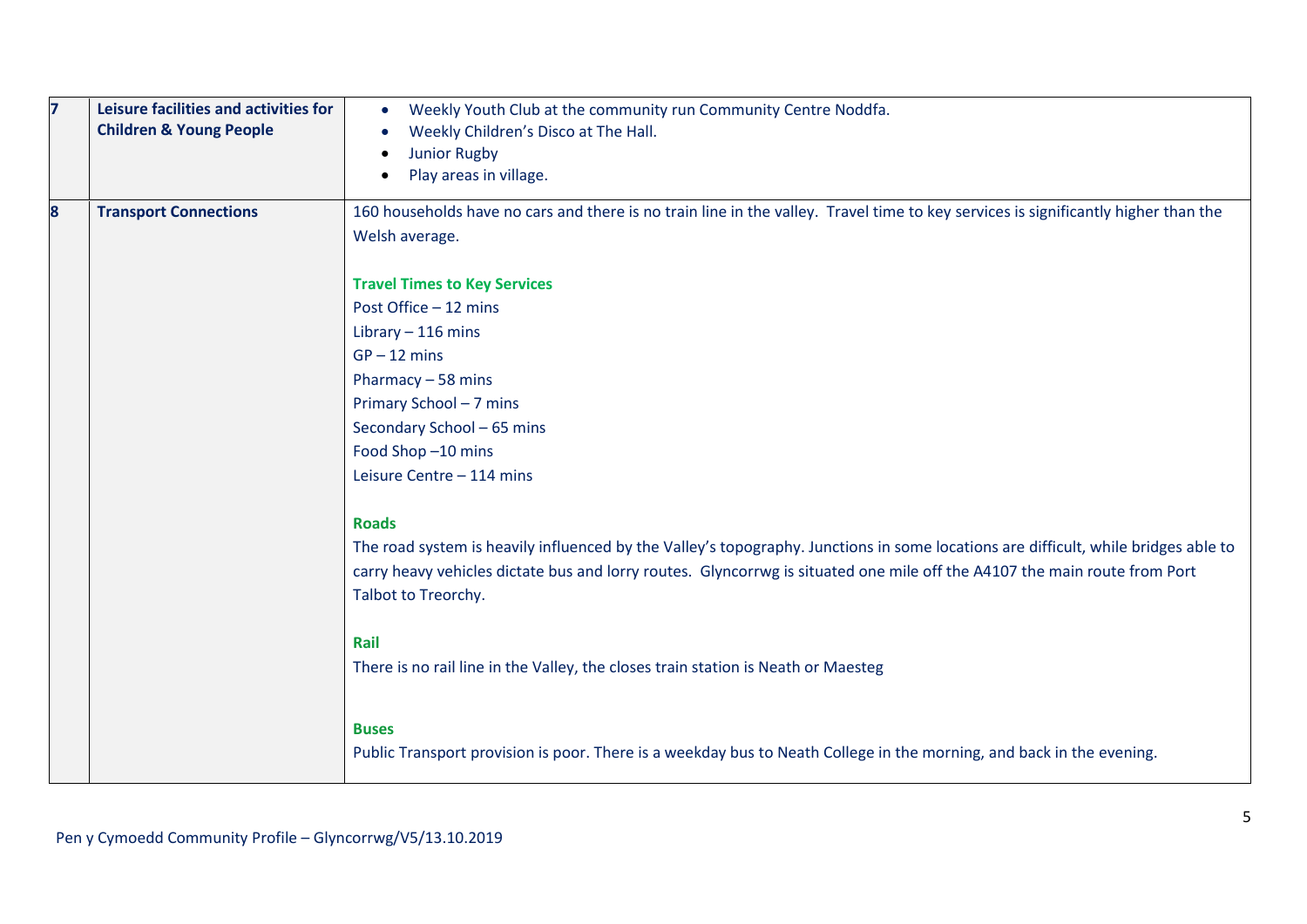|    |                                                       | There is a 2 hourly service Monday to Saturday, 6 into and 5 out of the village a day. Travel to Neath requires changing buses at<br>the lower Afan Valley village of Pontrhydyfen. |  |  |  |
|----|-------------------------------------------------------|-------------------------------------------------------------------------------------------------------------------------------------------------------------------------------------|--|--|--|
|    |                                                       | Both buses are provided by First Cymru.                                                                                                                                             |  |  |  |
| 9  | <b>Health Provision</b>                               | In area                                                                                                                                                                             |  |  |  |
|    | (GP practices, hospitals, clinics,<br>other services) | There is a GP practice based at the Village Health Centre which is part of the Afan Valley Practice.                                                                                |  |  |  |
|    |                                                       | <b>Closest hospitals</b>                                                                                                                                                            |  |  |  |
|    |                                                       | Hospitals are Neath Port Talbot, Singleton, Morriston and Princess of Wales Bridgend.                                                                                               |  |  |  |
|    |                                                       | <b>Dentists and opticians</b>                                                                                                                                                       |  |  |  |
|    |                                                       | Cymmer Dental Clinic in Cymmer Health Centre.                                                                                                                                       |  |  |  |
|    |                                                       | Opticians are in Maesteg, Port Talbot or Neath.                                                                                                                                     |  |  |  |
|    |                                                       | The average life expectancy is lower than the Welsh average at 76, but Healthy life expectancy is 61 years of age compared with                                                     |  |  |  |
|    |                                                       | 65 across NPT and 68 across Wales.                                                                                                                                                  |  |  |  |
| 10 | <b>External services brought into</b>                 | <b>Communities for Work</b>                                                                                                                                                         |  |  |  |
|    | the area                                              | Communities for Work + - offer support with job search                                                                                                                              |  |  |  |
| 11 | <b>Community Facilities (including</b>                | <b>Primary School</b><br>$\bullet$                                                                                                                                                  |  |  |  |
|    | postcodes) Include pharmacies,                        | <b>Noddfa Community Centre (Local Run)</b>                                                                                                                                          |  |  |  |
|    | libraries and petrol stations                         | Many Foot and Cycle Paths, and green space.                                                                                                                                         |  |  |  |
|    | <b>Main buildings</b>                                 | Glyncorrwg Rugby Club and playing fields.                                                                                                                                           |  |  |  |
|    | <b>Sports facilities &amp; Clubs</b>                  | <b>Car MOT Centre</b>                                                                                                                                                               |  |  |  |
|    | <b>Playgrounds</b>                                    | <b>Glyncorrwg Ponds</b>                                                                                                                                                             |  |  |  |
|    | <b>Playing fields</b><br><b>Heritage sites</b>        | The Hall                                                                                                                                                                            |  |  |  |
|    | allotments                                            | Shop<br>$\bullet$                                                                                                                                                                   |  |  |  |
|    |                                                       | Café in Glyncorrwg ponds                                                                                                                                                            |  |  |  |
|    |                                                       | <b>Allotments</b>                                                                                                                                                                   |  |  |  |
|    |                                                       | <b>Disused Bowling green</b>                                                                                                                                                        |  |  |  |
|    |                                                       | <b>Post Office</b>                                                                                                                                                                  |  |  |  |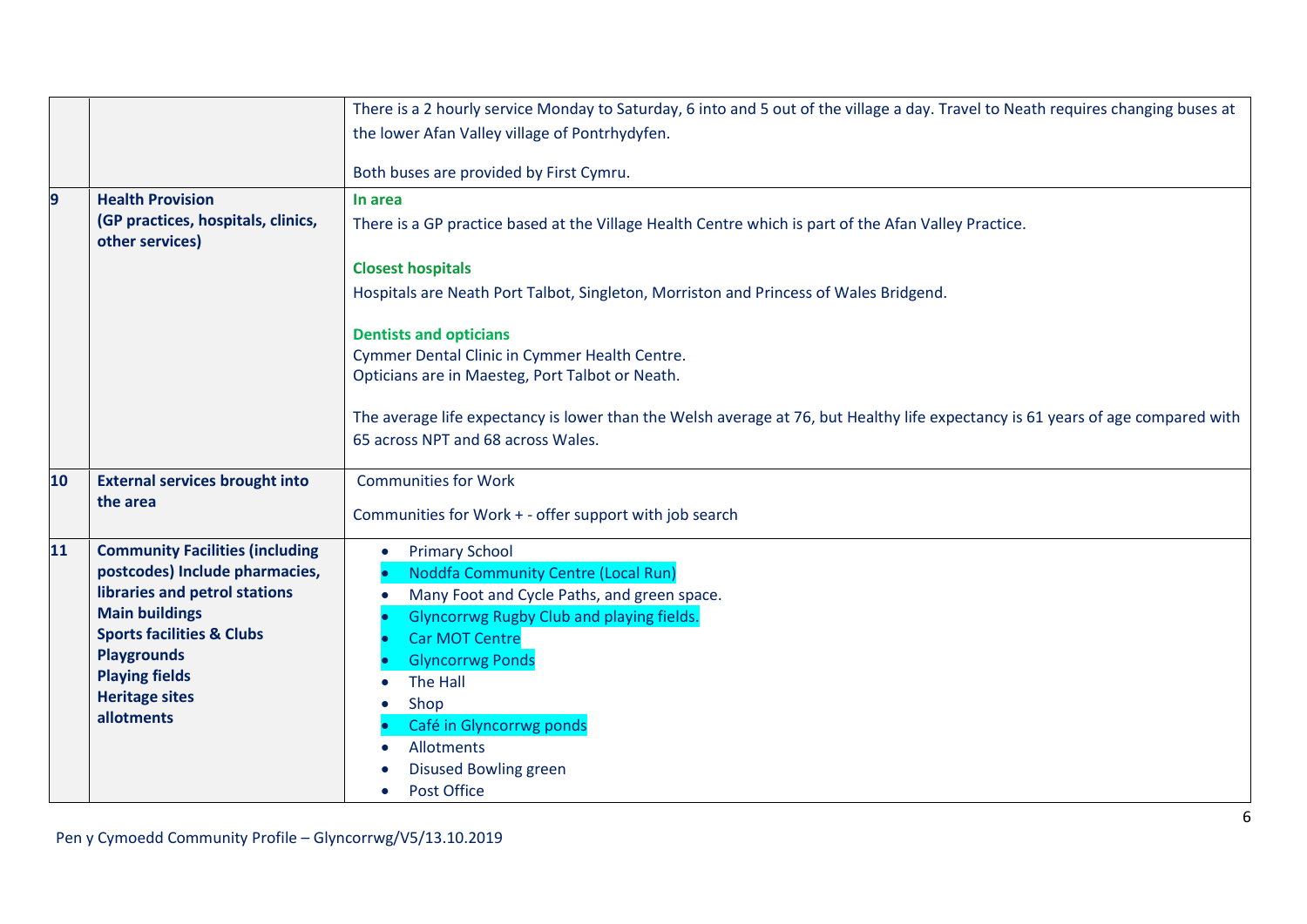|     |                                                                            | No Petrol Station - nearest is Maesteg (11.5 miles) or Port Talbot (11 miles)<br>$\bullet$                                  |
|-----|----------------------------------------------------------------------------|-----------------------------------------------------------------------------------------------------------------------------|
|     |                                                                            | No Pharmacy or Library - however the nearest are in Cymmer (2.5 miles)                                                      |
| 11a | <b>Greenspaces</b>                                                         | Glyncorrwg is world famous for its mountain bike trails centred around Glyncorrwg Ponds Visitor Centre.                     |
|     | Parks & green spaces (and Green                                            | The Ponds themselves provide a large recreational green space for walking, cycling and fishing.                             |
|     | <b>Flag Awards where applicable)</b><br><b>Footpaths and Active Travel</b> | The village has green fields for rugby and football.                                                                        |
|     | networks                                                                   | As a dead-end village there are many forestry walks managed by NRW.                                                         |
| 12  | <b>Places of worship</b>                                                   | 42% identify as having no religion which is above the Welsh average. 50.1% of remaining people (550) identify as Christian. |
|     | (description, denomination, how<br>buildings used)                         | <b>CoE Church</b>                                                                                                           |
|     |                                                                            | <b>Independent Chapel</b>                                                                                                   |
|     |                                                                            | Methodist Chapel (based in Noddfa) - Sunday service is held in Noddfa Community Centre                                      |
| 13  | <b>Local businesses &amp; shops</b>                                        | Village Store & Post Office.                                                                                                |
|     |                                                                            | <b>Corrwg Cwtch</b>                                                                                                         |
|     |                                                                            | Afan a Blast bike Shop                                                                                                      |
| 14  | <b>Tourism facilities</b>                                                  | Glyncorrwg Ponds (angling, mountain biking, Café, outdoor gym)                                                              |
|     | (including tourism websites)                                               | Accommodation and shops for Mountain Bikers.                                                                                |
|     |                                                                            | <b>Extensive Bike Trails</b>                                                                                                |
| 15  | Leisure premises, pubs, clubs etc                                          | <b>Glyncorrwg Hall (Social Club)</b><br>$\bullet$                                                                           |
|     |                                                                            | <b>Corrwg Cwtch</b>                                                                                                         |
|     |                                                                            | <b>Glyncorrwg Rugby Club</b>                                                                                                |
| 16  | Derelict buildings and areas of                                            | The empty flats owned by Tai Tarian Housing Association are regarded as an eyesore, and their future is unknown.            |
|     | land that are problematic or                                               |                                                                                                                             |
|     | affect people's view of the<br>community?                                  | The con club - has been bought by a private vendor but there is still a lot of work to be done.                             |
|     |                                                                            | There are 39 vacant dwellings - 7.8% compared with Welsh average of 6%.                                                     |
| 17  | Housing - current and planned?                                             | Make up of Properties:                                                                                                      |
|     | <b>Who</b>                                                                 | Detached - 38 (7.6%) Welsh average = $27.7%$<br>$\bullet$                                                                   |
|     |                                                                            | Semi-detached $-$ 182 (36.3%) Welsh average = 31.0%                                                                         |
|     |                                                                            |                                                                                                                             |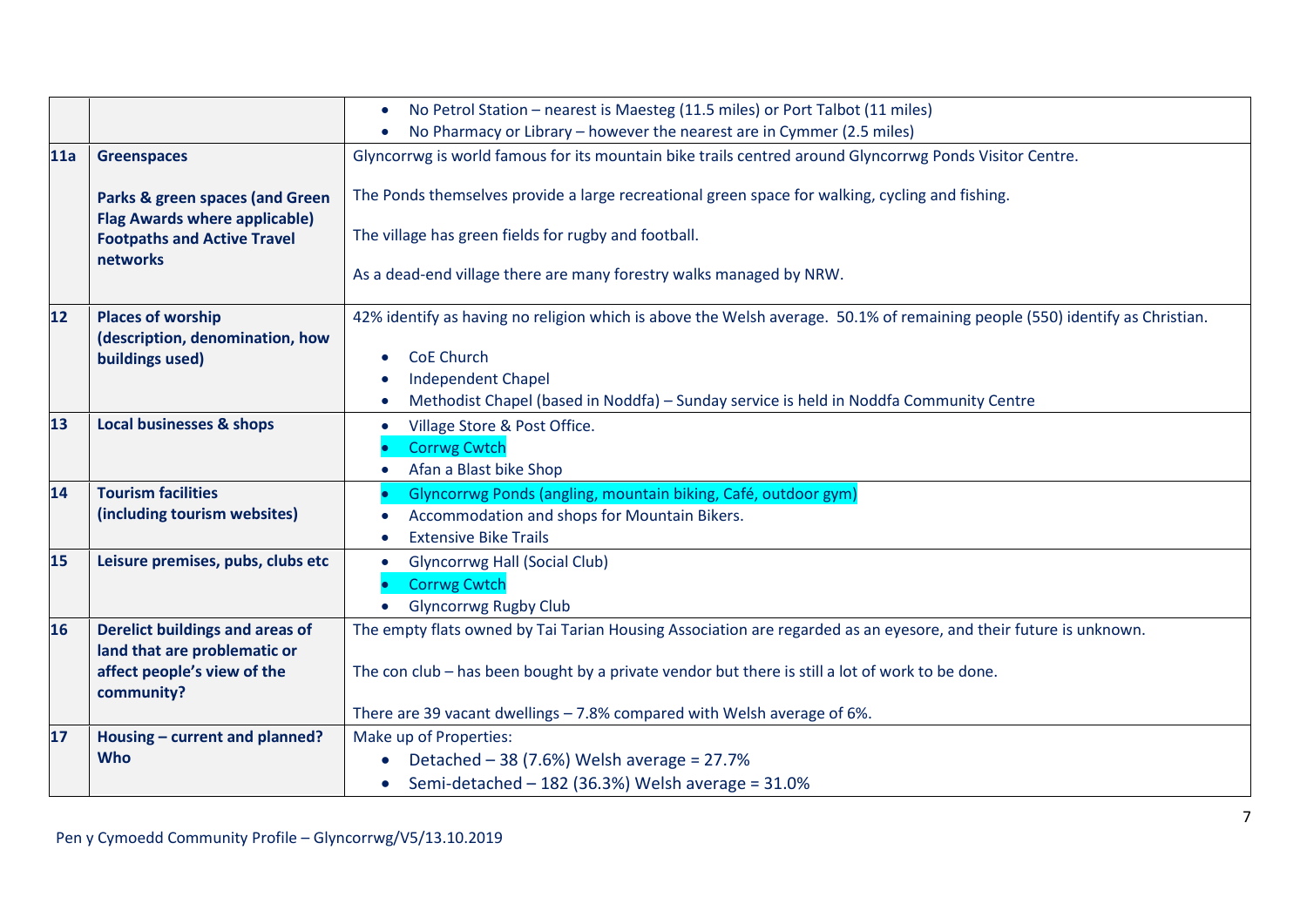|    |                                                              | Terraced - 218 (43.40%) Welsh Average = 27.8%<br>$\bullet$                                                                                                                                                                                             |  |  |
|----|--------------------------------------------------------------|--------------------------------------------------------------------------------------------------------------------------------------------------------------------------------------------------------------------------------------------------------|--|--|
|    |                                                              | Purpose built flat $-59$ (11.8%) Welsh average = $9.6\%$                                                                                                                                                                                               |  |  |
|    |                                                              | Flats in converted house $-4$ (0.8%) Welsh average = 2.4%                                                                                                                                                                                              |  |  |
|    |                                                              | Owner occupied $-306$ (66.1%) Welsh average = 67.8%                                                                                                                                                                                                    |  |  |
|    |                                                              | Social rented - 114 (24.6%) Welsh Average = 16.5%                                                                                                                                                                                                      |  |  |
|    |                                                              | Private rented $-24$ (5.2%) Welsh average = 12.7%                                                                                                                                                                                                      |  |  |
|    |                                                              | Average house price is £63,778.                                                                                                                                                                                                                        |  |  |
|    |                                                              | The majority of housing is semi-detached and terraced.                                                                                                                                                                                                 |  |  |
|    |                                                              | Some empty flats are to be demolished and replaced by six bungalows.                                                                                                                                                                                   |  |  |
|    |                                                              | The social landlords in the area are Tai Tarian and Linc.                                                                                                                                                                                              |  |  |
| 18 | Analysing all that - what are the<br>main gaps in provision? | The area has very limited services and facilities. Public Transport is poor, and it is difficult for locals to access employment,<br>services, secondary and further education, shopping and amenities outside the village without personal transport. |  |  |
| 19 | What's likely to come up? What                               | Transport - may be cut further in the future.<br>$\bullet$                                                                                                                                                                                             |  |  |
|    | might change?                                                | The villages in the valley are currently looking at ways they can have community Christmas trees.                                                                                                                                                      |  |  |
|    |                                                              | Play area-there are some discussions about developing a play area.                                                                                                                                                                                     |  |  |
|    |                                                              | The impact of the School closure on the children and wider community.<br>$\bullet$                                                                                                                                                                     |  |  |
|    |                                                              | Health<br>$\bullet$                                                                                                                                                                                                                                    |  |  |
|    |                                                              | Afan Valley Adventure resort - what impact this might have on the local community.                                                                                                                                                                     |  |  |
| 20 | <b>Community Funds</b>                                       | Ffynnon Oer - up to £5,000                                                                                                                                                                                                                             |  |  |
|    |                                                              | Peoples Health Trust Local Conversation - up to £2,500                                                                                                                                                                                                 |  |  |
| 21 | <b>Politics</b>                                              | Cllr Nicola-Jayne Elsie Davies - Independent<br>$\bullet$                                                                                                                                                                                              |  |  |
|    |                                                              | AM - David Rees - Welsh Labour                                                                                                                                                                                                                         |  |  |
|    |                                                              | MP - Stephen Kinnock - Labour                                                                                                                                                                                                                          |  |  |
|    |                                                              | Council - NPT CBC - Labour                                                                                                                                                                                                                             |  |  |
|    |                                                              | Town / Community Council - None                                                                                                                                                                                                                        |  |  |